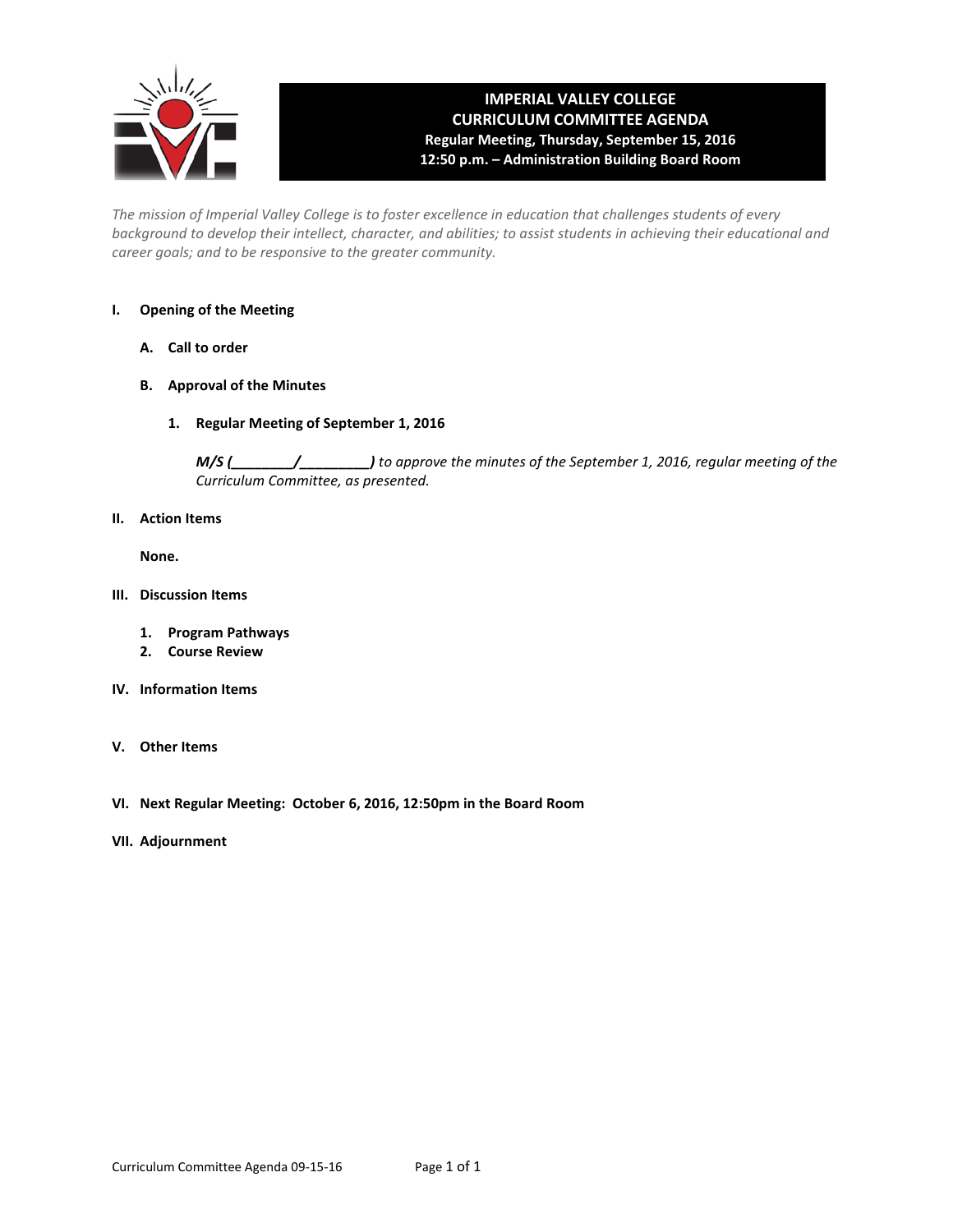

# **IMPERIAL VALLEY COLLEGE CURRICULUM COMMITTEE MINUTES (Unadopted) Regular Meeting, Thursday, September 1, 2016**

**12:50 p.m. –Board Room**

| Present:            | □ Nicholas Akinkuoye    | ⊠Craig Blek          | $\Box$ Tina Aguirre                     | ⊠Andrew Robinson           |
|---------------------|-------------------------|----------------------|-----------------------------------------|----------------------------|
|                     | ⊠Michael Heumann        | ⊠Xochitl Tirado      | <b>ØDaniel Gilison</b>                  | ⊠Carol Hegarty             |
|                     | ⊠Allyn Leon             | ⊠Jose Velasquez      | ⊠Norma Nava                             | <b>⊠Trinidad Argüelles</b> |
|                     | ⊠Andres Martinez        | $\Box$ Jose Ruiz     | ⊠Sydney Rice                            | ⊠Veronica Soto             |
|                     | ⊠Kevin White            | $\Box$ Cathy Zazueta | ⊠ASG Representative<br>Jessica Cardenas |                            |
| <b>Consultants:</b> | $\Box$ Efrain Silva     | $\Box$ Becky Green   | $\Box$ Gloria Hoisington                | ⊠David Drury               |
|                     | <b>ØDavid Zielinski</b> | ⊠Norma Nunez         | □Kevin Howell                           | <b>⊠Jill Kitzmiller</b>    |
| Ex-officio          |                         |                      |                                         |                            |
| <b>Visitors:</b>    |                         |                      |                                         |                            |
| <b>Recorder:</b>    | Dixie Krimm             |                      |                                         |                            |

# **I. Opening of the Meeting**

#### **A. Call to order**

Craig Blek called the regular meeting of the Imperial Valley College Curriculum Committee to order at 12:50 pm on Thursday, September 1, 2016.

### **B. Approval of the Minutes**

# **1. Regular Meeting of June 2, 2016**

*M/S/C (Gilison/Leon) to approve the minutes of the June 2, 2016, regular meeting of the Curriculum Committee, as presented.* 

# **II. Action Items**

# **A. Credit Courses**

#### **1. Revised Courses**

# **a. CHEM 100 – Introduction to Chemistry (4)**

*M/S (Gilison/Leon) to approve the revision to content for CHEM 100, effective 2016-2017. The motion carried.*

#### **b. CHEM 204 – Organic Chemistry I (5)**

*M/S (Gilison/Leon) to approve the revision to the prerequisite for CHEM 204, effective 2017- 2018. The motion carried.*

- **c. HE 102 – Health Education (3)**
- **d. PE 100 – Lifetime Exercise Science (2)**
- **e. PHSC 110 – Physical Science (3)**

*M/S (Gilison/Leon) to approve the addition of large quota designation for HE 102, PE 100, and PHSC 110, effective 2016-2017. The motion carried.*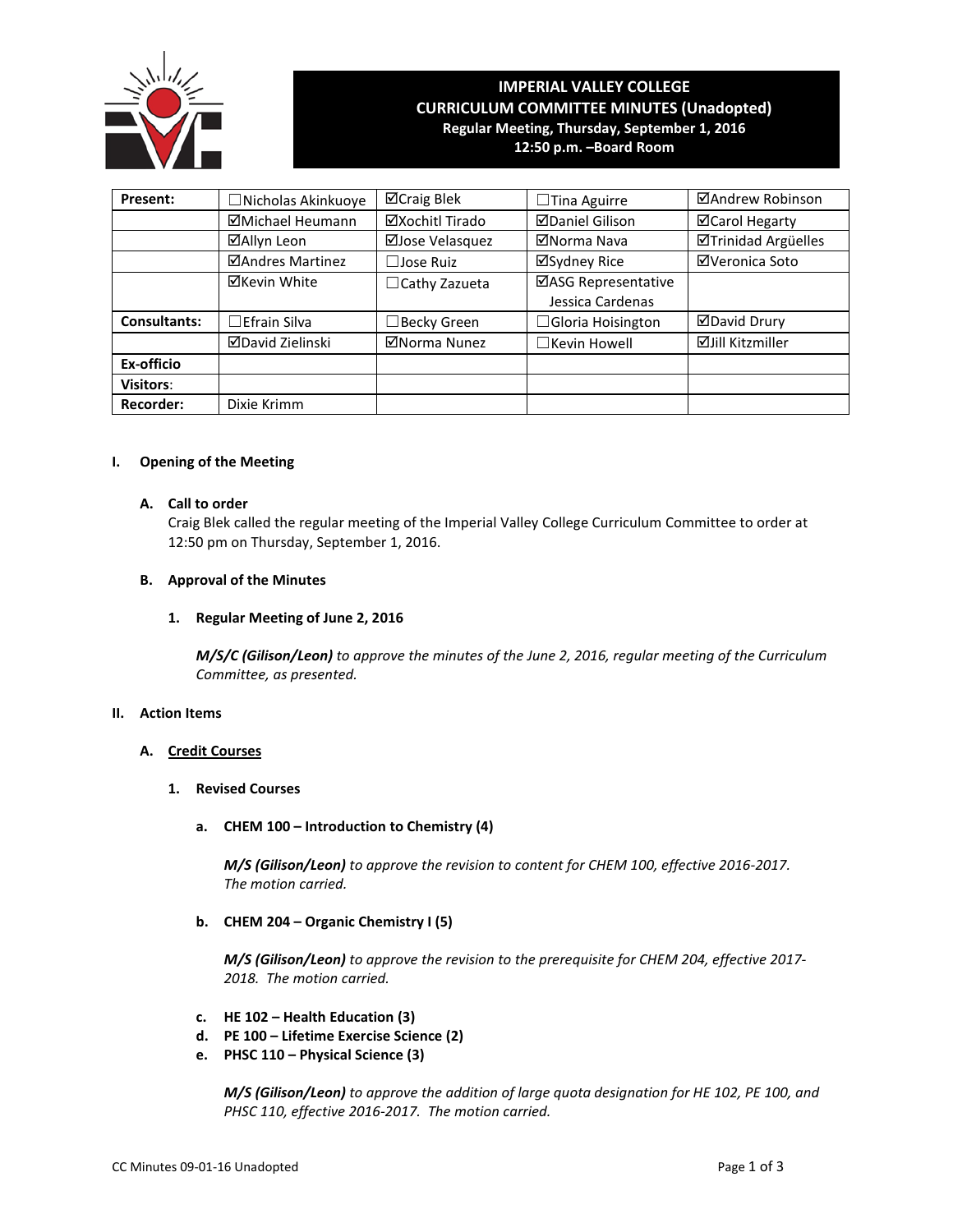# **f. MATH 119 – Elementary Statistics (4)**

*M/S (Leon/Gilison) to approve the textbook update for MATH 119, effective 2017-2018. The motion carried.*

#### **B. Distance Education Courses – Addendum Documentation**

# **a. CHEM 200 – Organic Chemistry I (5)**

*M/S (Gilison/Leon) to approve the Distance Education Addendum (Hybrid) for CHEM 200, effective 2017-2018, to provide greater access and allow the inclusion of all modalities of learning, as presented. The motion carried.*

### **III. Discussion Items**

### **1. 15-16 Committee Self-Evaluation Form**

Craig discussed the self-evaluation form and asked the committee for input on goals for the coming year. Members asked about the lack of obstacles; Craig asked for input but members could not identify any major obstacles or problems at this time. An additional goal discussed was development of Area of Emphasis ADTs specifically referencing Global Studies for Transfer. Members were shown the C-ID website [\(www.c-id.net\)](http://www.c-id.net/) where they could find more information on ADTs.

Members asked how they could assist with the handbook development. Dixie explained that as soon as the Program and Course Approval Handbook (PCAH) was published the draft would be developed and sent out to them for additional input. The primary inclusion in a local handbook are elements of the PCAH, also included would be local policies and procedures and resource links.

### **2. Program Pathways**

Craig asked committee members to review the program pathways for their departments, documents were distributed for use to make corrections. Corrected documents should be submitted to Craig Blek or Dixie Krimm as soon as possible. Committee members were shown where the documents are posted for use by counselors and students. Departments should determine if the scheduling is appropriate based on how the program pathway is designed.

Daniel asked if declared major information could be provided. Committee members agreed that this information would be helpful for departments when working on program review.

ASG Representative, Jessica Cardenas, asked about the honors program. Michael Heumann explained that the program has been suspended. There are some issues that need to be addressed regarding faculty and the need for a coordinator to make it more valuable for students. Not sure when it will be reinstated.

#### **IV. Information Items**

#### **1. Curriculum Institute Report – Dixie Krimm, Kevin White, Veronica Soto, Michael Heumann**

Dixie – reviewed notes (attached). Michael – Presented and facilitated workshops throughout the institute. Veronica – Emphasis on ADTs including areas of emphasis (Global Studies) Kevin – Attended workshops on placing courses in disciplines; diversity; OER – pilot to be tried where an entire major can be completed with free texts; OEI.